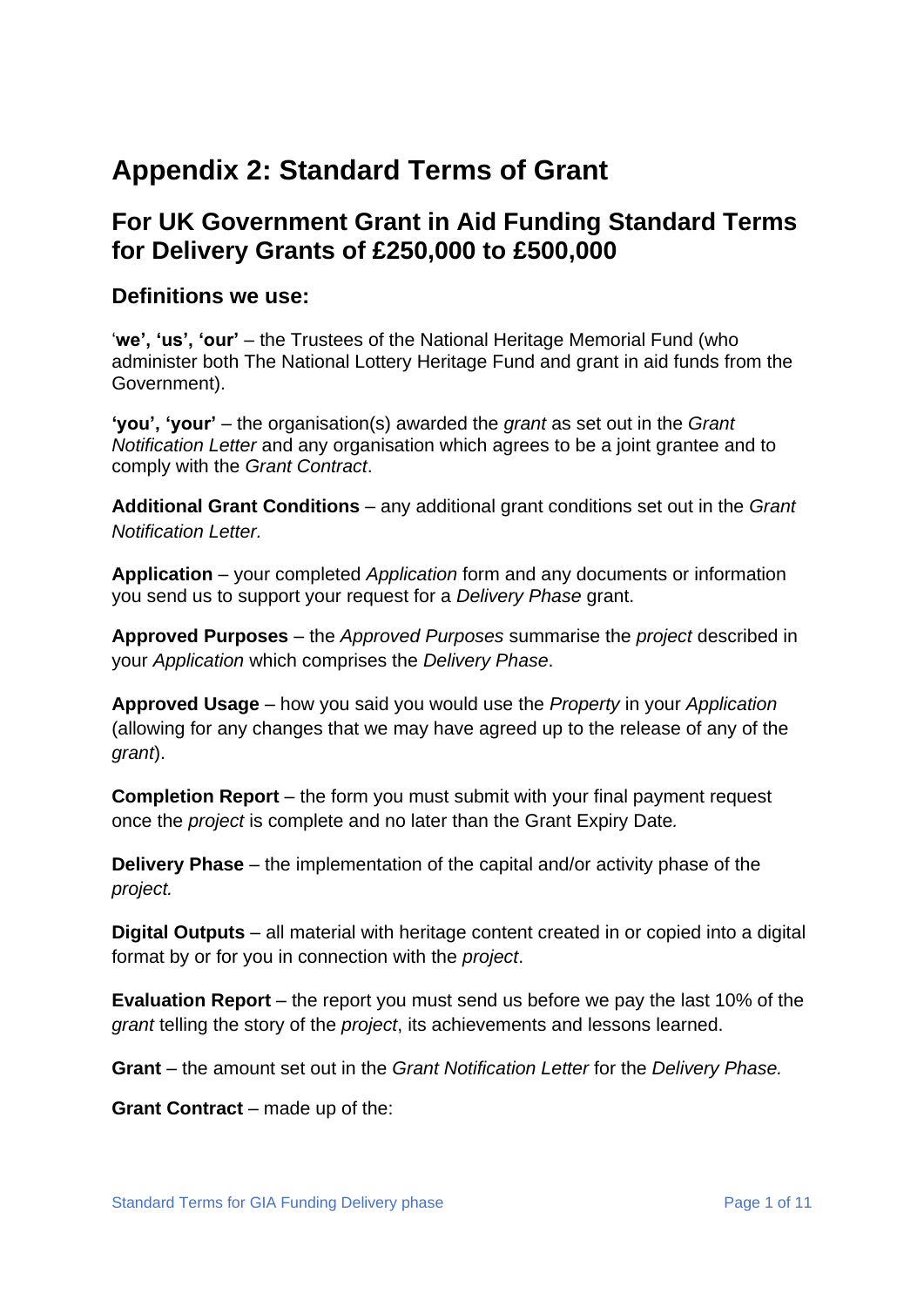- Grant Notification Letter
- Standard Terms of Grant
- any Additional Grant Conditions
- signed Permission to Start Form

**Grant Expiry Date** – the date by which you must achieve the *Approved Purposes* as set out in the *Grant Notification Letter* and by which you will make the final drawdown of the *Grant*.

**Grant Notification Letter** – the letter confirming our *grant* to you.

**Other guidance** – all other guidance relevant to the project on our website including:

- [Activity plan](https://www.heritagefund.org.uk/good-practice-guidance/activity-plan-guidance) or [Area action plan](https://www.heritagefund.org.uk/good-practice-guidance/area-based-schemes-guidance)
- [Conservation Plan Guidance](https://www.heritagefund.org.uk/good-practice-guidance/conservation-planning-guidance)
- [Evaluation Guidance](https://www.heritagefund.org.uk/good-practice-guidance/evaluation-guidance)
- [Environmental Sustainability Guidance](https://www.heritagefund.org.uk/funding/good-practice-guidance/environmental-sustainability-guidance)
- [Good Practice Guidance](https://www.heritagefund.org.uk/funding/good-practice-guidance)
- [Management and Maintenance Plan Guidance](https://www.heritagefund.org.uk/funding/good-practice-guidance/management-and-maintenance-plan-guidance-landscapes-parks-and-gardens)
- [Procurement Guidance](https://www.heritagefund.org.uk/about/transparency/procurement)
- [Understanding your Heritage](https://www.heritagefund.org.uk/good-practice-guidance/understanding-your-heritage-guidance)

**Outcomes** – we describe the difference we want to make with our funding through a set of Outcomes. Outcomes are changes, impacts or benefits that happen as a direct result of the project. All of the projects we fund will achieve one or more of these **Outcomes** 

**Permission to Start Form** – the form you submit to us requesting permission to start the *project*.

**Permission to Start** – our written confirmation that you may start the *project*.

**Programme Application Guidance** – on The National Lottery Heritage Fund website setting out the scope of the programme and how to apply.

**Project** – the purposes we have approved as set out in the *Application* (taking account of any changes we and you have agreed in writing up to the date of our decision to award you the *grant* and any changes that we tell you about in the *Grant Notification Letter*). These purposes are sometimes described as *Approved Purposes* and include you getting and using partnership funding as set out in the *Application* and how you said you would use the *Property* (if any).

**Project Completion Date** – the date of the letter we send you letting you know that the *project* is recorded as complete.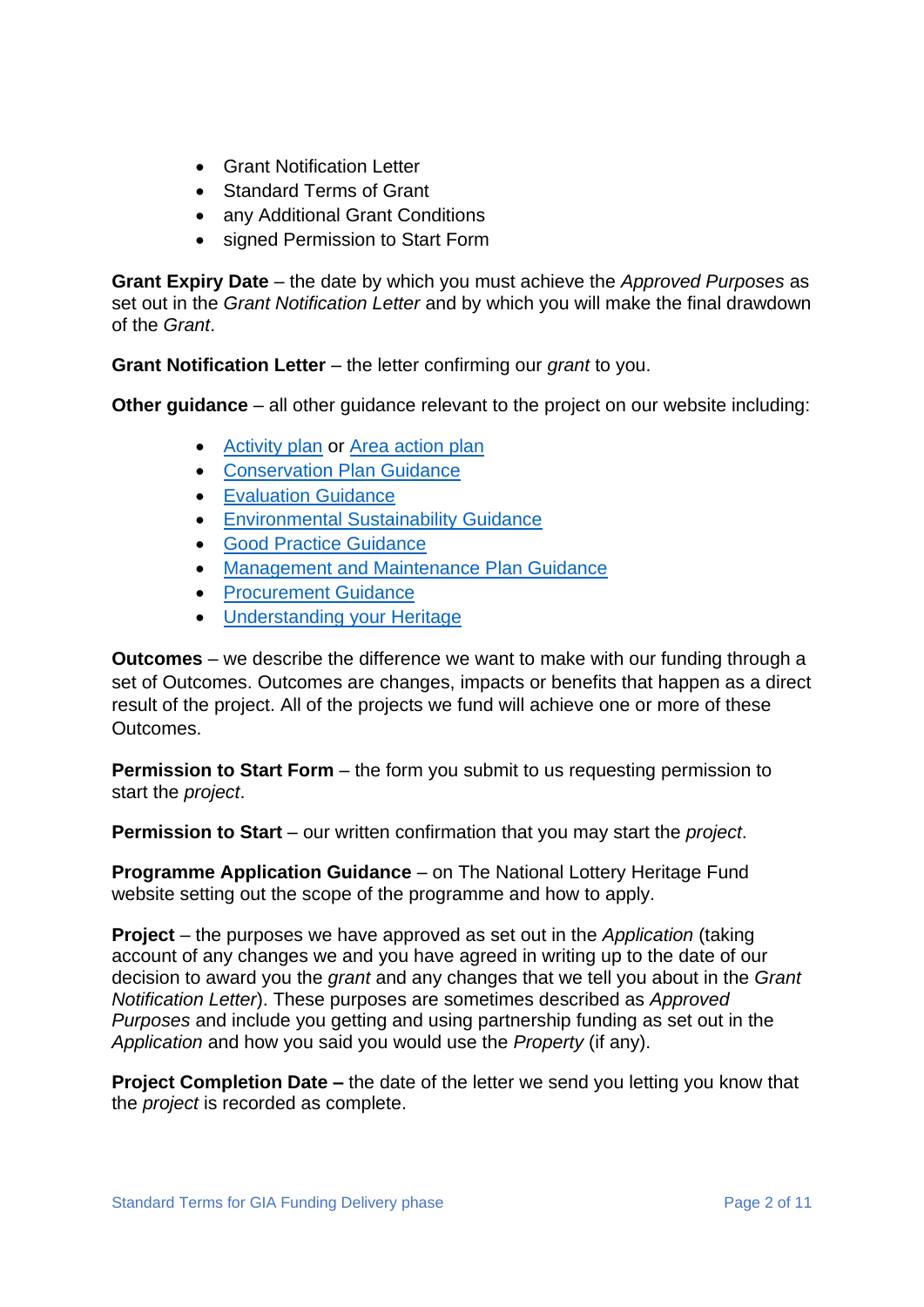**Property** – any property including, but not limited to, land buildings and structures that you buy, create, receive or restore, or property that is otherwise funded by the *grant* including *Digital Outputs*, intellectual property rights and any documents that you produce or order as part of the *project*.

**Receiving a Grant** – the guidance we publish to explain how we will pay the *grant*, monitor the project and agree changes to the *grant*.

**Standard Terms of Grant** – the standard terms set out herein.

**Term of the Grant Contract** – the duration of the *Grant Contract* set out in the *Grant Notification Letter*.

**Third Party** – any owner of *Third Party Property*.

**Third Party Property** – any property identified in the *Application* that belongs to or is controlled by a *Third Party*.

**Third Party Ownership Requirements** – the requirements set out in the *Programme Application Guidance* and *Receiving a Grant* relating to the contractual arrangements we expect you to enter into with a *Third Party***.**

## **Achieving the Approved Purposes**

- 1. You must use the *grant* only for the *Approved Purposes*, unless you get our approval beforehand.
- 2. You must not start work to achieve the *Approved Purposes* before *Permission to Start*.
- 3. You must achieve the *Approved Purposes* and make your final grant drawdown by the *Grant Expiry Date*.
- 4. You must use the *Property*, or allow it to be used, only for the *Approved Usage* during the *Term of the Grant Contract*.
- 5. As well as these *Standard Terms of Grant*, you must follow the *Additional Grant Conditions* (if any) set out in *the Grant Notification Letter*, address any issues we identify in the course of monitoring, and meet the requirements set out in the *Programme Application Guidance*, *Receiving a Grant*, the guidance we have about acknowledging your grant on our website, and any other guidance published on our website which is relevant to the *project.*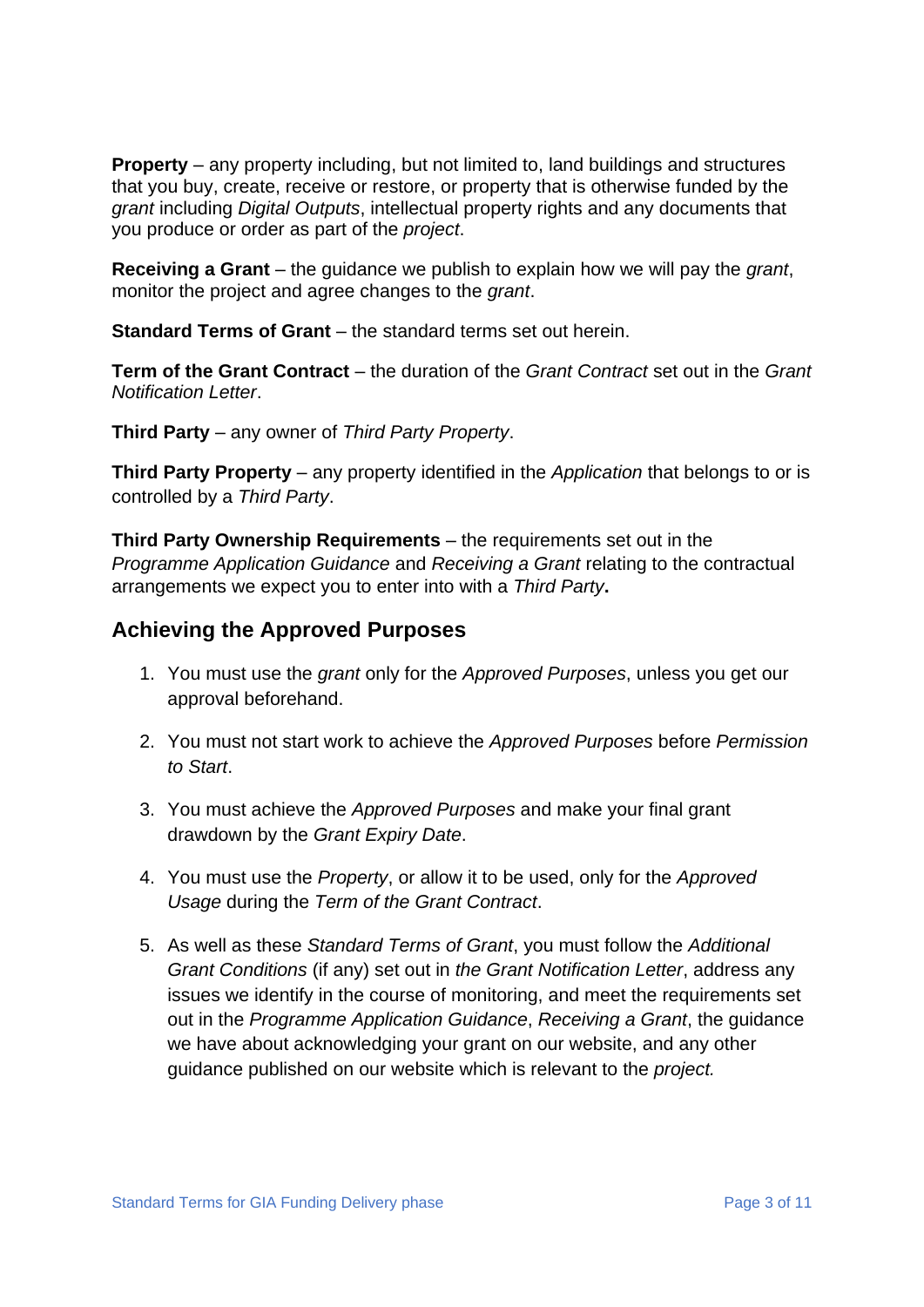- 6. You must carry out the *Approved Purposes* in line with current best practice in your area of heritage and to a standard that is appropriate to a project of importance to the national heritage.
- 7. You must follow all legislation and regulations that apply. You must have appropriate policies and procedures in place and act in accordance with them at all times to help you comply with any relevant law government requirement and best practice. This is including, but not limited to, data protection, freedom of information, whistleblowing, equal opportunities, employment law, harassment and bullying and safeguarding of vulnerable people.
- 8. You acknowledge that the *grant* comes from public funds. You must continue throughout the *Approved Purposes* to ensure the *grant* is compatible with subsidy control law meaning:
	- a. the law embodied in Chapter 3 (Subsidies) of Title XI of the new Trade and Co-operation Agreement agreed with the EU on 30 December 2020, or
	- b. any domestic law which replaces such subsidy law or the World Trade Organisation Agreement on Subsidies & Countervailing Measures, the Northern Ireland Protocol and any other World Trade Organisation or Free Trade Agreement that applies to your project.
- 9. You must maintain appropriate records of compliance with subsidy laws and must take all reasonable steps to assist us to comply with any requirements and respond to any subsidy control challenge or investigation(s) instigated by the European Commission (or its domestic successor) into the grant or any equivalent regulatory body as the case may be.
- 10.In the event that the grant is deemed to be unapprovable subsidy, this constitutes a breach of our Standard Terms of Grant. You will be required to repay the entire grant without delay, together with compound interest at 4% above the base rate for the time being of the Bank of England from the date on which the unlawful subsidy was at your disposal until the date of its recovery.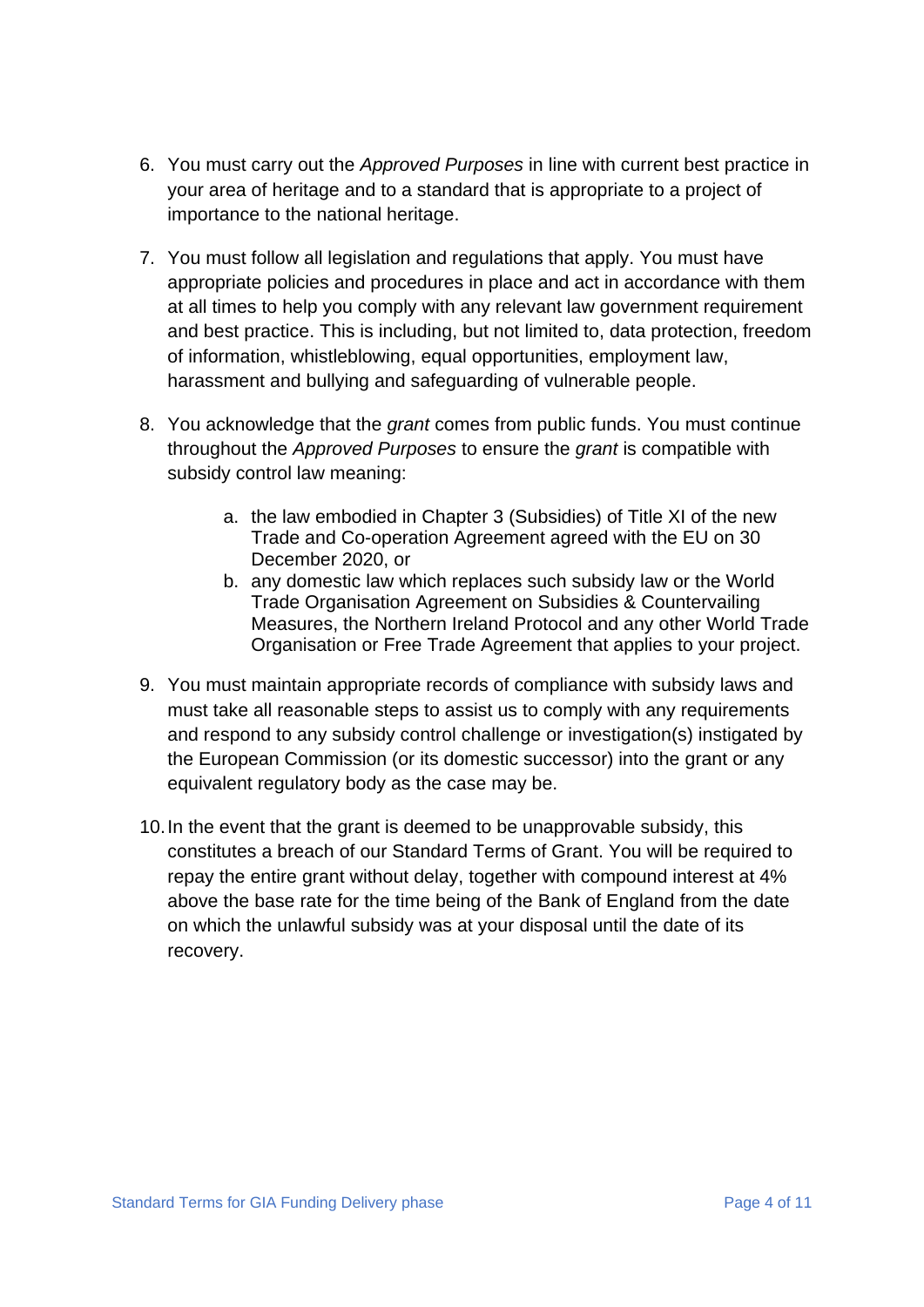- 11.If you are public body you must behave ethically by following the [seven](https://www.gov.uk/government/publications/the-7-principles-of-public-life/the-7-principles-of-public-life--2) [principles of public life](https://www.gov.uk/government/publications/the-7-principles-of-public-life/the-7-principles-of-public-life--2) and make sustainable choices to reduce the Projects impact on the environment.
- 12.You must follow the [government Code of Conduct](https://assets.publishing.service.gov.uk/government/uploads/system/uploads/attachment_data/file/771152/2019-01-15_Code_of_Conduct_for_Grant_Recipients_v._1.01.pdf) that sets out standards of behaviour for people or organisations that receive government grants.
- 13.You must tell us if you receive duplicate funding for the project from any other source at any time during the project. If this means that you no longer need funding from us and/or our funding duplicates other specific funding you must pay the grant or an appropriate portion of the grant back to us immediately upon demand in accordance with clause 36 below.

# **Project monitoring**

- 14.You must give us any progress reports, financial or other information and records we may need from time to time on the *grant*, the *Property*, the *Approved Purposes* (and achieving them) and the *Approved Usage*.
- 15.You must allow us (or anyone we authorise) to have any access we may need to:
	- a. inspect the *Property* and any work to it;
	- b. monitor the conduct and progress of the *Approved Purposes*; and
	- c. monitor the *Approved Usage*.

In these cases we will give you notice. You will report on the progress of the *project* at times agreed with us.

- 16.We may ask you to provide proof that you have taken action to reduce the risk of fraud. We may ask you to let us examine your accounting processes and procedures to check the effectiveness of anti-fraud measures.
- 17.We will monitor the progress of the *project* and will carry out checks during, at and after the end of the *project* to confirm that it is delivering the *Outcomes* expected. If we (or anyone we authorise) make any recommendations on the matters set out in paragraph 15, you must take those recommendations into account when meeting your obligations to us.
- 18.You must take appropriate steps to monitor your own success in achieving the *Approved Purposes* and in using the *Property* for the *Approved Usage*. On completing the *project*, you must submit your *Evaluation Report* before we will release the final *grant* payment.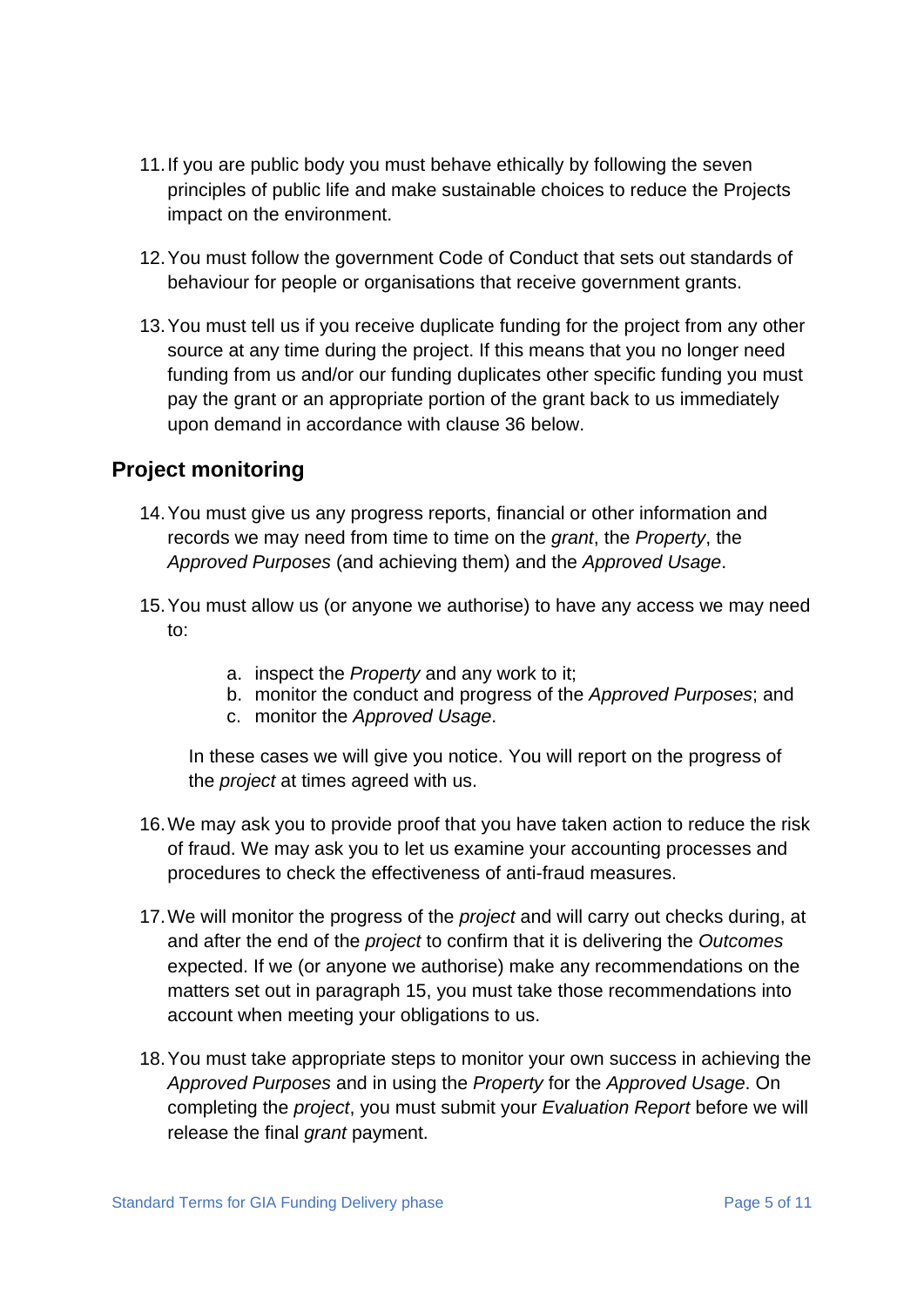- 19.You must co-operate with any external evaluator we appoint by engaging in evaluation activities including collection of all required data as part of a wider evaluation of the impact of the Government funding stream from which you have been awarded a grant.
- 20.You must provide us with the web address or addresses (URL/s) of the site or sites that will host your Digital Outputs for the specified length of time, and update these if materials are relocated. For projects where materials are located across a range of sites, the URL of an online index page is required.

## **Procurement**

- 21.Before you start any phase of the work needed to achieve the *Approved Purposes*, you must put in place all necessary contracts with appropriately qualified contractors and professional advisers to allow you to finish that phase of the work. Building contracts must contain a clause which allows you to retain part of the contractors' fees on practical completion of the works. If you want any contracts to be on different terms, you must get our approval beforehand.
- 22.If the *Approved Purposes* involve buying goods or services or getting work done, you must carry out a tendering exercise in line with the requirements set out in the *Receiving a Grant* and Procurement Guidance available on our website.

## **Property**

- 23.You must continue to own the *Property* and keep exclusive control over what happens to it. Other than as permitted under paragraph 33 (*Digital Outputs*), you must not sell, let or otherwise part with it or any interest in it, or give any rights over it to anyone else (or take any steps to do so) without our approval beforehand. If we give you our approval, it may depend on any of the following requirements.
	- a. that you pay us a share of the net proceeds of selling or letting the *Property* within one month of parting with the assets or other goods
	- b. that you sell or let the *Property* at its full market value
	- c. any other conditions we think fit

We may claim from you an amount in the same proportion to the sale price as the *grant* is to the original cost of the *Approved Purposes*, or the portion of the *grant* spent on the assets or goods concerned, whichever is the greater. You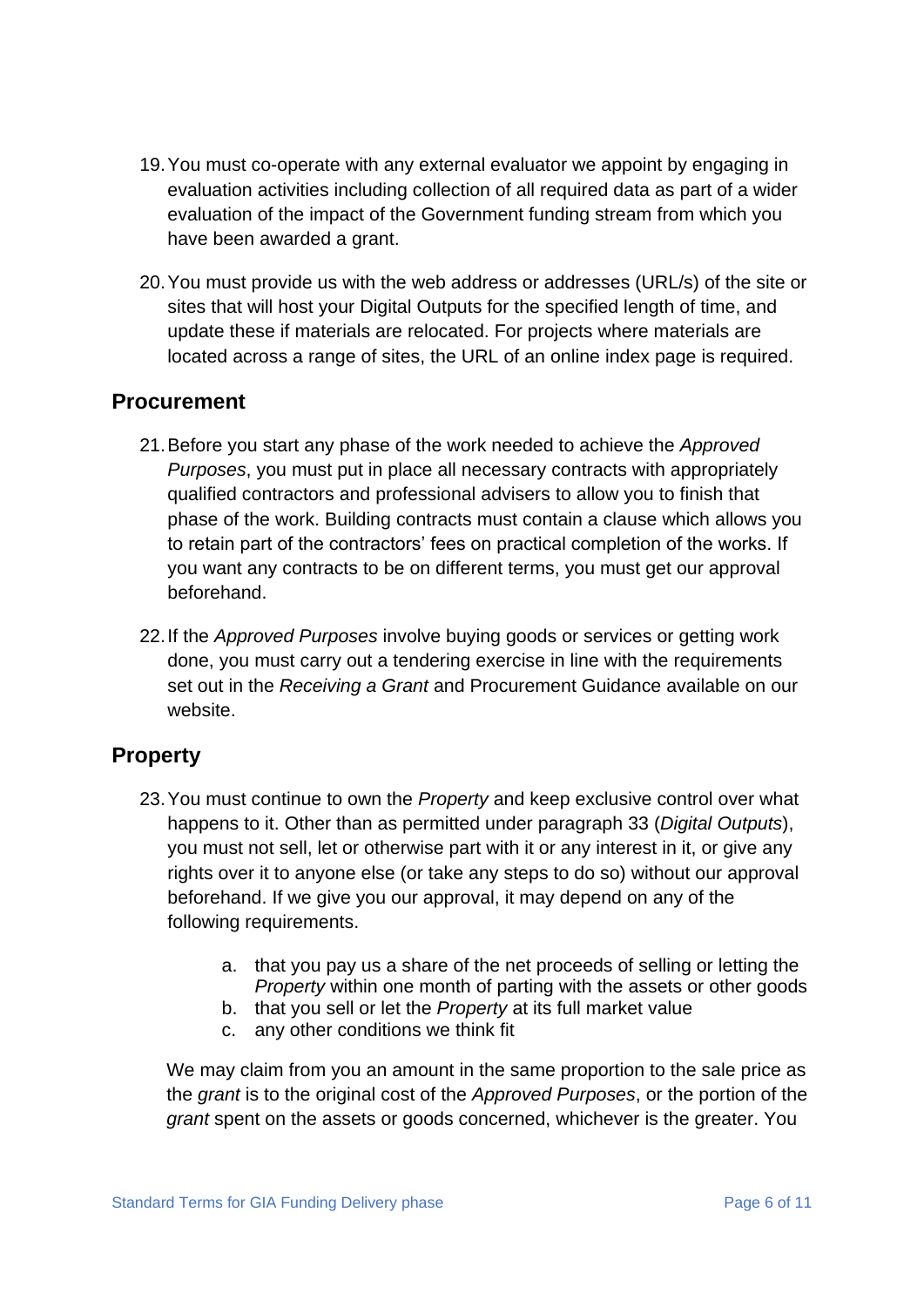must pay whatever we decide is appropriate in the circumstances. We may decide not to ask you to repay the *grant* (or any part of it as we think fit) for any reason but it is for us to decide that.

- 24.You must maintain the *Property* in good repair and condition. If the *Approved Purposes* include creating, repairing or restoring property, you must maintain the *Property* in good repair and condition after the work has been done. If the *Approved Purposes* include the preparation of a maintenance and management plan or a conservation plan, you must maintain, manage or conserve the *Property* in accordance with the version of the relevant plan that we have approved.
- 25.You must insure the *Property* to the standard set out in (and use any proceeds of the insurance in line with) the *Programme Application Guidance* and *Receiving a Grant*.
- 26.You must keep any objects or fixtures that form part of the *Property* in a physically secure and appropriate environment.
- 27.You must tell us, in writing, within five working days about any significant loss or damage to the *Property*.
- 28.You must arrange for the general public to have appropriate access to the *Property*. You must make sure that no person is unreasonably denied access to the *Property*.
- 29.If the *Approved Purposes* involve using part of the *grant* to buy, receive, create, restore, conserve or otherwise fund *Third Party Property* you must comply with our *Third Party Ownership Requirements* set out in the *Programme Application Guidance* and *Receiving a Grant.*

#### **Publicity and acknowledgement**

- 30.We may make the purpose and amount of the *grant* public in whatever way we think fit.
- 31.Once we have announced the *grant*, you must acknowledge the *grant* publicly in line with the requirements set out in the guidelines on our website. You must meet any other acknowledgement or publicity requirements we may tell you about from time to time. Before we make any public announcement of the *grant*, you must not issue any public statement, press release or other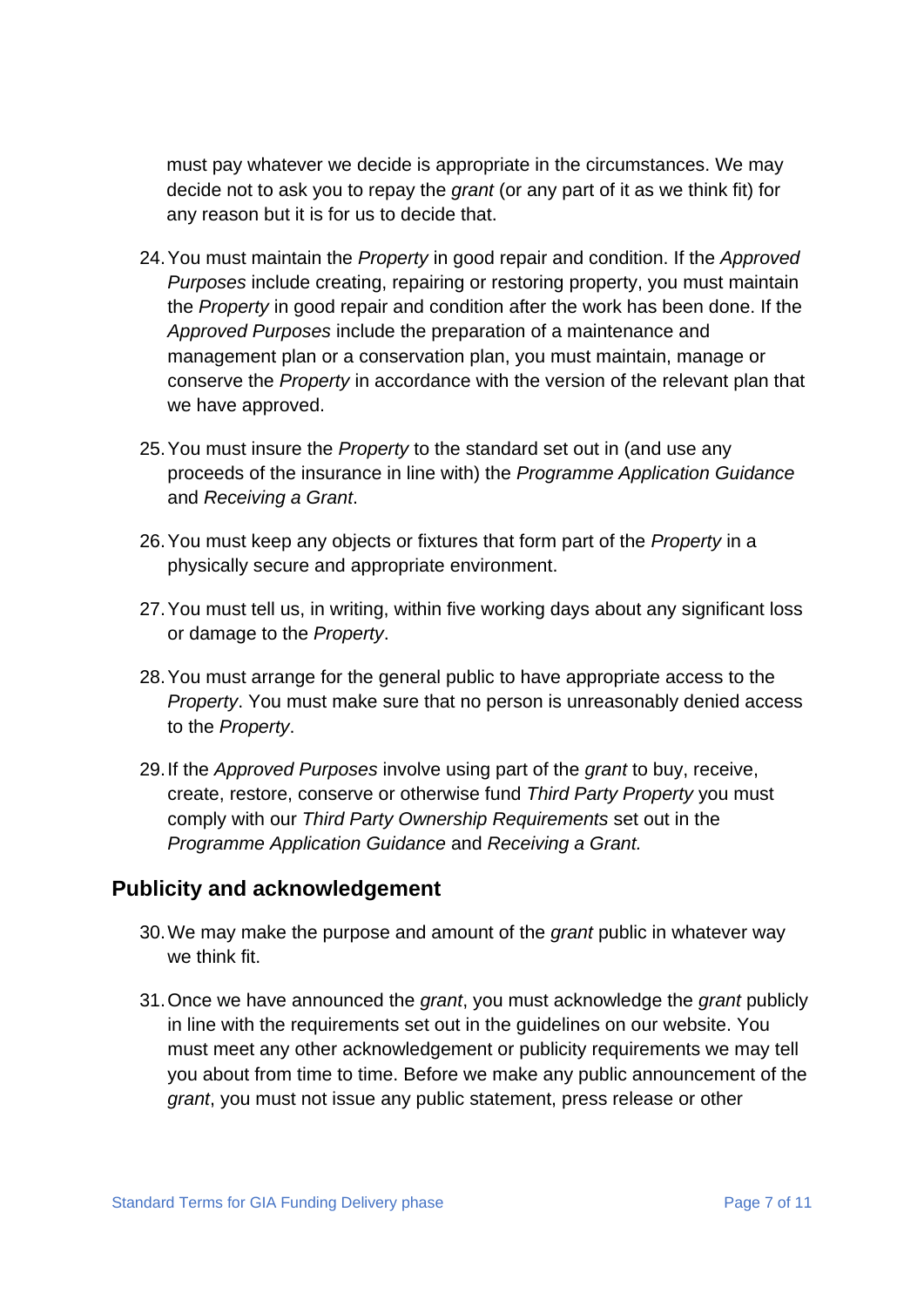publicity in relation to the *grant* or which refers to us, other than in a form we have approved beforehand.

32.You must also provide us with digital images in electronic format of the *project* or hard-copy photographs or transparencies. You give us the right to use those you provide us with at any time, including putting them into a digital format and altering them. You must get all the permissions required for you and us to make use of them before you use them or send them to us. You must also apply the required Creative Commons Attribution 4.0 International (CC BY 4.0) Open Licence to the images.

# **Digital outputs**

33.You agree to:

- a. grant us a non-exclusive, royalty free licence to use, copy, keep and disseminate the Digital Outputs as we see fit and to grant sublicences of the same kind for the Term of the Grant Contract
- b. apply a Creative Commons Attribution 4.0 International (CC BY 4.0) Open Licence or equivalent, to all grant funded Digital Outputs, with the exception of code and metadata, and not including public domain assets or non-original digital reproductions of public domain assets (see below)
- c. clearly identify and apply Creative Commons 0 1.0 Universal (CC0 1.0) Public Domain Dedication, or equivalent to:
	- i) code and metadata created in the course of the project; and
	- ii) Public domain assets or non-original digital reproductions of public domain assets
- d. obtain and maintain in force all authorisations of any kind required for you to apply the relevant Open Licence or Public Domain Dedication (CC BY 4.0 or CC0 1.0)
- e. contract to the effect that any creation by you or on your behalf of material which forms Digital Outputs is undertaken on terms that either the copyright in the digital material is assigned to you or that the copyright owner agrees that material may be shared under a CC BY 4.0 Open Licence or equivalent
- f. ensure that the Digital Outputs are kept up-to-date, function as intended and do not become obsolete before the 20th anniversary of the Project Completion Date.
- g. Comply with these Standard Terms of Grant in relation to the digital files that make up the Digital Outputs for the period agreed in the Grant Notification Letter. For the avoidance of doubt, this includes ensuring free and unfettered online access to the Digital Outputs.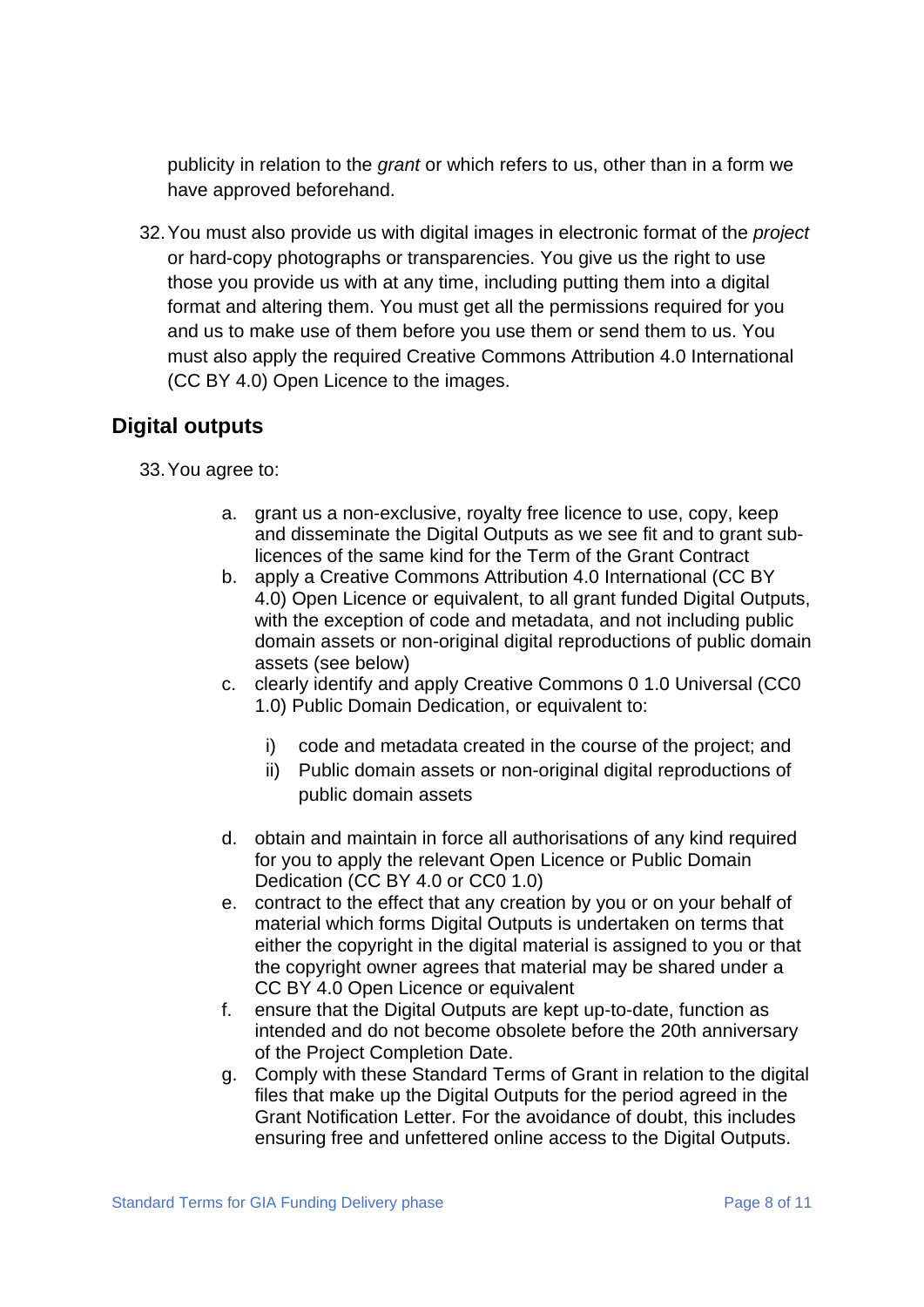You must not release your project's Digital Outputs on other terms without our prior written consent.

#### **Grant payment and repayment**

- 34.We will, up to the *Grant Expiry Date*, pay you the *grant* or any instalment of it in line with these *Standard Terms of Grant* and the procedures explained in *Receiving a Grant* as long as:
	- a. the Trustees of the National Heritage Memorial Fund continue to operate under the National Heritage Act 1980 (as amended from time to time), and enough funds are made available to us by the Department for Digital, Culture, Media and Sport
	- b. we are satisfied that you are achieving (and will continue to achieve) or have achieved the *Approved Purposes* in line with these *Standard Terms of Grant* and that you are spending the *grant* in proportion to any other funds you receive from other sources for the *Approved Purposes*.
- 35.You acknowledge that the *grant* is the total amount of funds we will provide and will not be increased as the result of you overspending or for any other reason.
- 36.You must repay to us immediately any *grant* that we have paid you (and we will stop any future instalments of the *grant*) if:
	- a. you no longer operate, or you are declared bankrupt or placed into administration, receivership or liquidation
	- b. you have, in our opinion, given us fraudulent, incorrect or misleading information
	- c. you have acted negligently in any significant matter or fraudulently in connection with the *Approved Purposes* or the *Approved Usage*
	- d. any competent authority directs the repayment of the *grant*
	- e. there is a significant change in your status
	- f. you knowingly withhold information that is relevant to the content of your *Application*
	- g. you do or fail to do anything that brings us or any Government department/agency into disrepute, or which we consider for any reason puts public funds at risk, or we terminate or suspend any other grant we have given you
	- h. you fail to make good progress with the *project* or are unlikely in our view to complete the *project* or achieve the *Outcomes* agreed with us
	- i. you fail to keep to any of these *Standard Terms of Grant*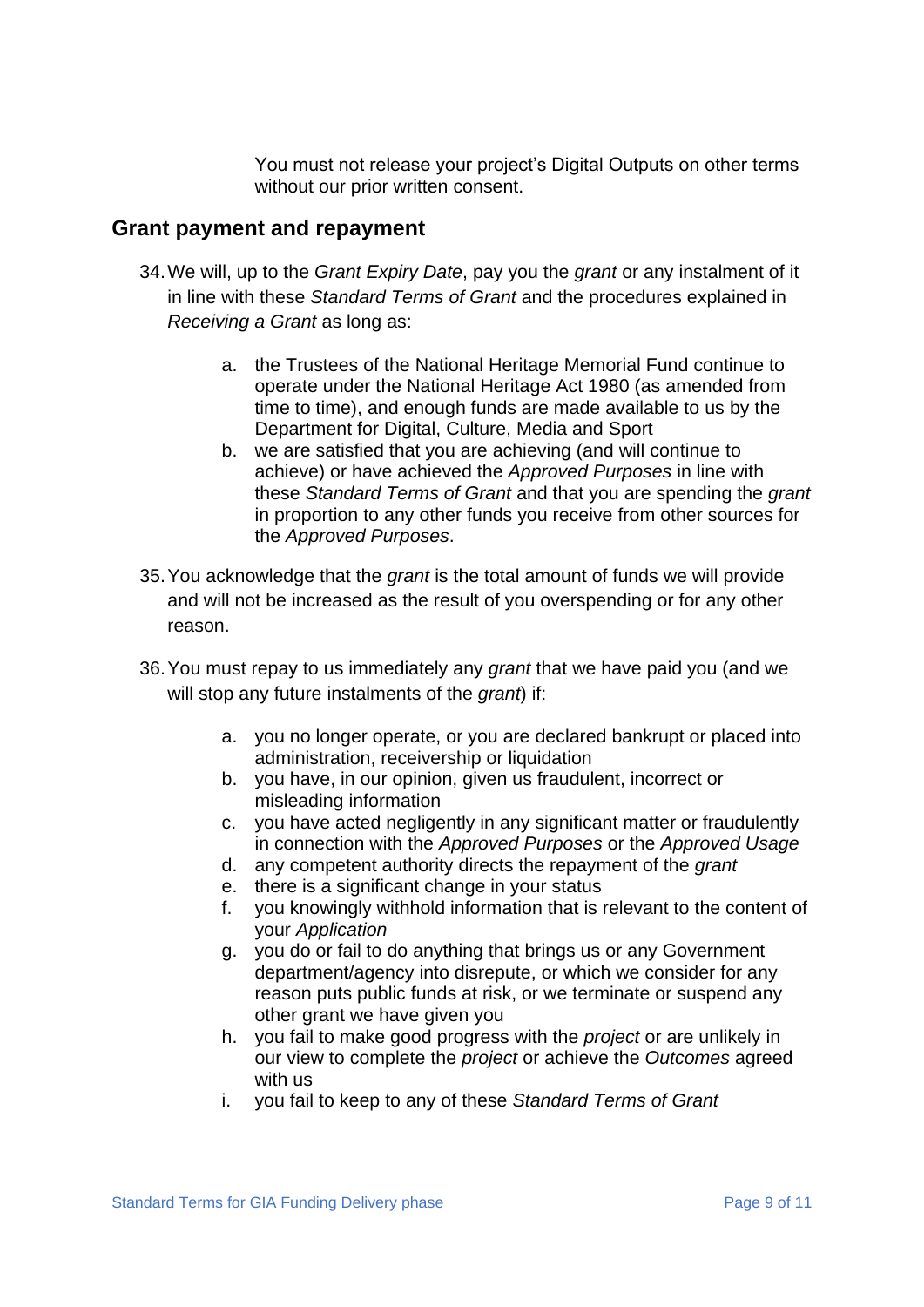- 37.If you achieve the *Approved Purposes* without spending the full amount of the *grant*, you must pay back the part of the *grant* you have not spent. We will treat you as spending the *grant* in proportion to other funds you were due to receive from other sources for the *Approved Purposes*.
- 38. If you sell or otherwise part with all or part of the *Property* without our permission under paragraph 23, or you receive money in some other way as a result of you not following these *Standard Terms of Grant*, you may have to pay us immediately a share of the net proceeds if that share is more than the amount we would otherwise be entitled to under paragraph 36.

#### **General terms**

- 39.You may not, and must not claim to, transfer the *grant* or any rights under these *Standard Terms of Grant*.
- 40.You must take all steps and sign and date any documents as may be necessary to carry out your obligations under these *Standard Terms of G*rant and to give us the rights granted to us under them.
- 41.If there is more than one of you, any liability under these *Standard Terms of G*rant will apply to you all together and separately.
- 42.We may rely on any of our rights under these *Standard Terms of Grant* at any time, even if we do not always choose to do so immediately. If we decide not to rely on one right, we may still rely on any of our other rights under these *Standard Terms of Grant*.
- 43.If you need our approval for anything, you must write to us to ask for it. You may only rely on any approval needed under these *Standard Terms of Grant* if we (or anyone we authorise) give it to you in writing.
- 44.Any notice, request or other document we or you send to each other under these *Standard Terms of Grant* shall be in writing and shall be deemed to have been given if personally delivered by hand or post (first class postage pre-paid) to the address for service of the relevant party. They may also be delivered by email to one or more email addresses as notified in advance by the relevant party. If hand delivered or emailed all such communications shall be deemed to have been given when received (except that if received on a non-working day or after 5pm on any working day they shall be deemed received on the next working day) and if posted all such communications shall